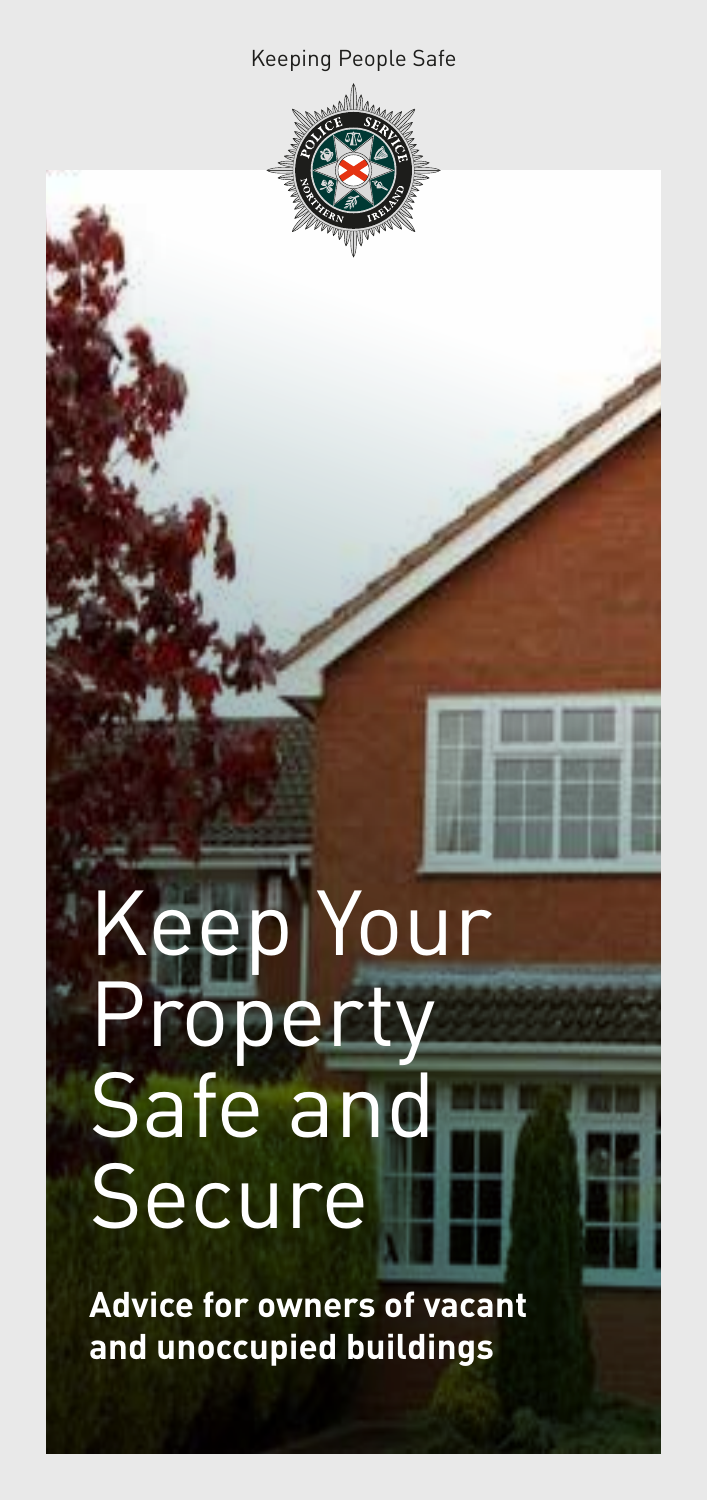#### Vacant premises targeted…

**The recent surge in the value of scrap copper, lead and other metals has made the theft of these and similar materials by criminals a most attractive proposition.**

This has resulted in the targeting of lead from roofs on churches, sports club buildings, unoccupied dwellings and of course new buildings under construction. Vacant commercial premises and premises specializing in the sale of copper, lead and similar products are also being targeted.

This leaflet has been produced to help raise awareness of the problem and reduce crime.

#### **Did you know?**

Properties without security measures in place are ten times more likely to be burgled than those with simple security measures, such as quality door locks.

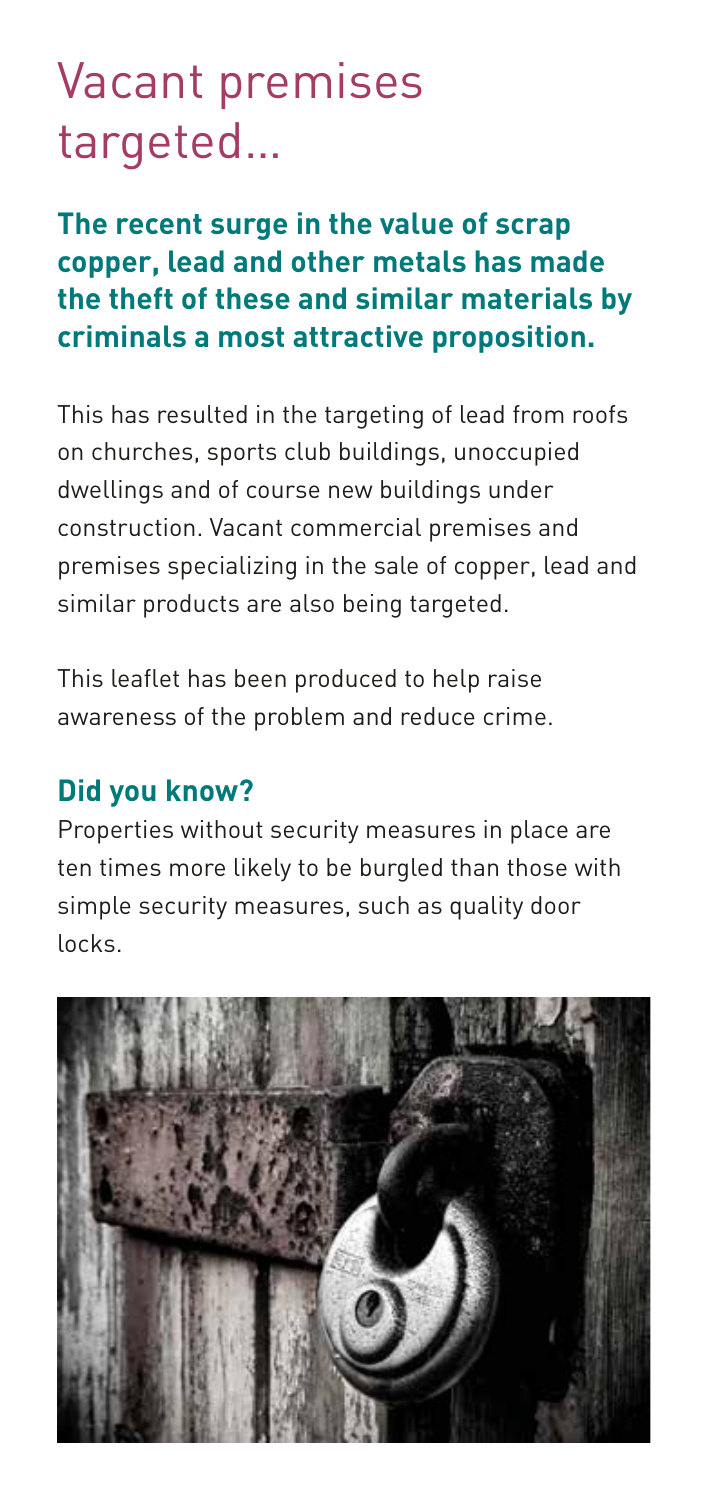### Checklist of "to do" items when leaving a property vacant or unoccupied.

#### **Top tips to secure your property**

Locks - fit strong locks (that comply with British standards) to external doors and windows. Always remember to lock all doors and windows.

**Strong doors** - make sure your doors and frames are strong and in good condition

Keys - don't leave keys in locks in front and back doors. Keep keys accessible but out of sight and in a safe place.

Alarm - consider installing a burglar alarm and remember to use it.



Mark & register your property - marking your property with your postcode, house number or house name makes your property traceable and deters criminals. Consider photographing your valuable property.

**Timer switch** - when your premises are vacant for considerable amounts of time try and create the impression that someone is in. Use a timer switch on a lamp or a radio.

Install outdoor lighting - such as low energy security lights that come on at dusk and go out at dawn.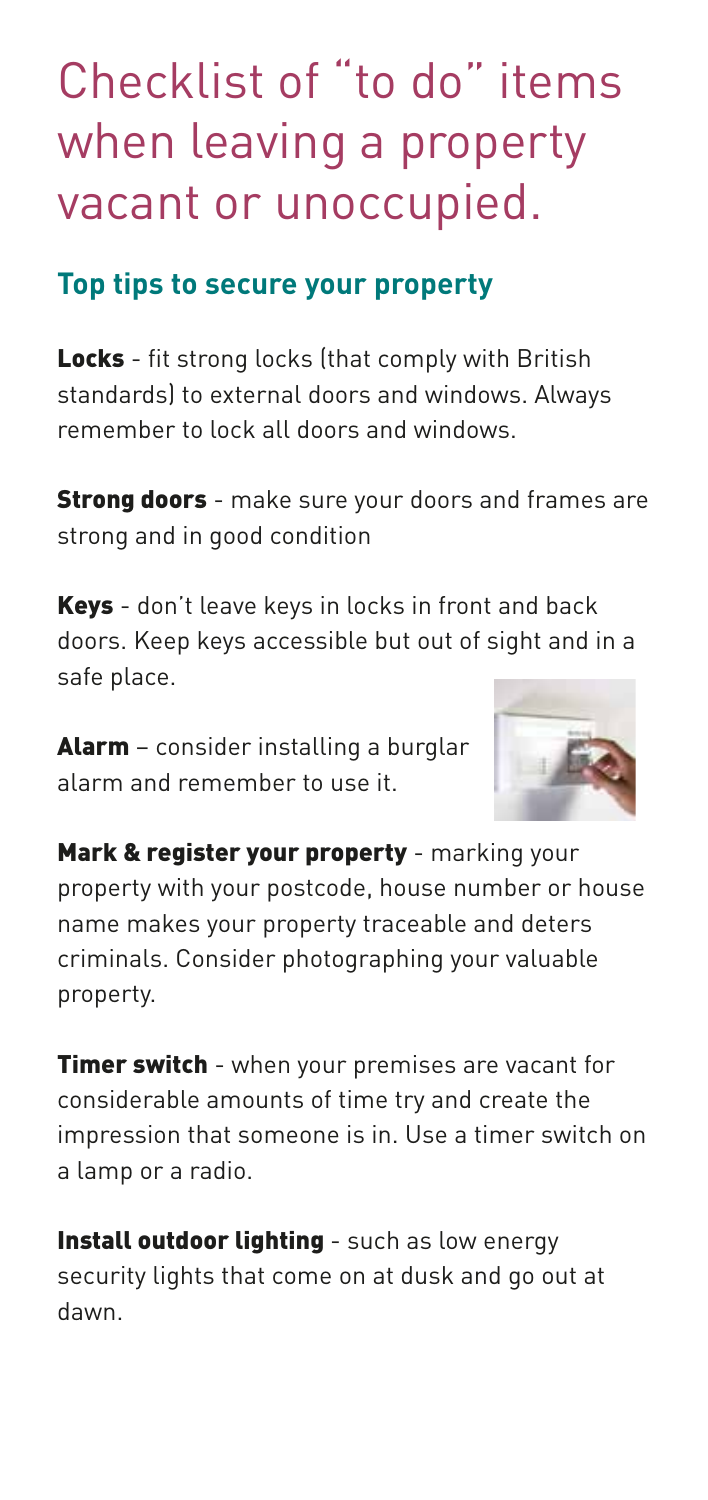Perimeter - install fencing and gates around your premises. Checking fences and hedges bordering rural properties to identify weak-spots that could provide unnoticed access to criminals or vehicles and secure where necessary.

Consider restricting access - at your entrance to prevent unwelcome vehicles entering.

Consider installing perimeter alarms - where practical.

## Mark it, register it, keep it

Marking your property is an effective method of deterring thieves from stealing it. It makes it more difficult for thieves to sell on and easier for it to be returned to you if recovered by the police.

Using an ultra violet pen, your property should be marked with your postcode and house number. Stickers illustrating that your property has been marked should also be displayed in a prominent place which could deter any thieves. Police have access to UV lights which show up postcodes etc

when shone on your property will show your UV mark of your postcode.



Consideration

should be made to mark all copper tanks and pipes especially if your property is vacant for a longer than normal time. This would be beneficial to police or scrap merchants who can then verify if the copper has been appropriated honestly.

A simple example of UV marking is:- **BT701HX-No 1**  $-$  this would refer to 1 Quarry Lane Dungannon, Co Tyrone.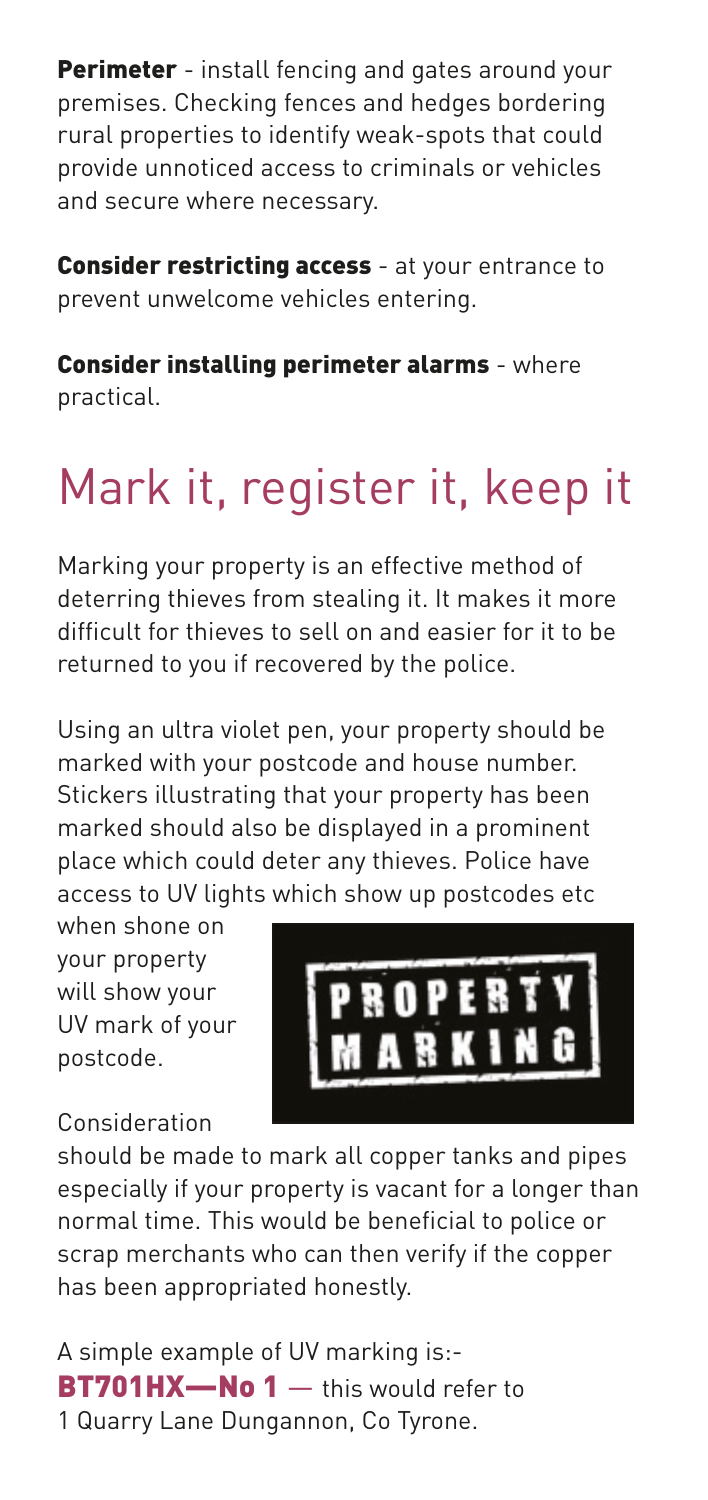## Record of valuable property

| Item | Serial No. | Description, incl. size & colour | Value | Where marked |
|------|------------|----------------------------------|-------|--------------|
|      |            |                                  |       |              |
|      |            |                                  |       |              |
|      |            |                                  |       |              |
|      |            |                                  |       |              |
|      |            |                                  |       |              |
|      |            |                                  |       |              |
|      |            |                                  |       |              |